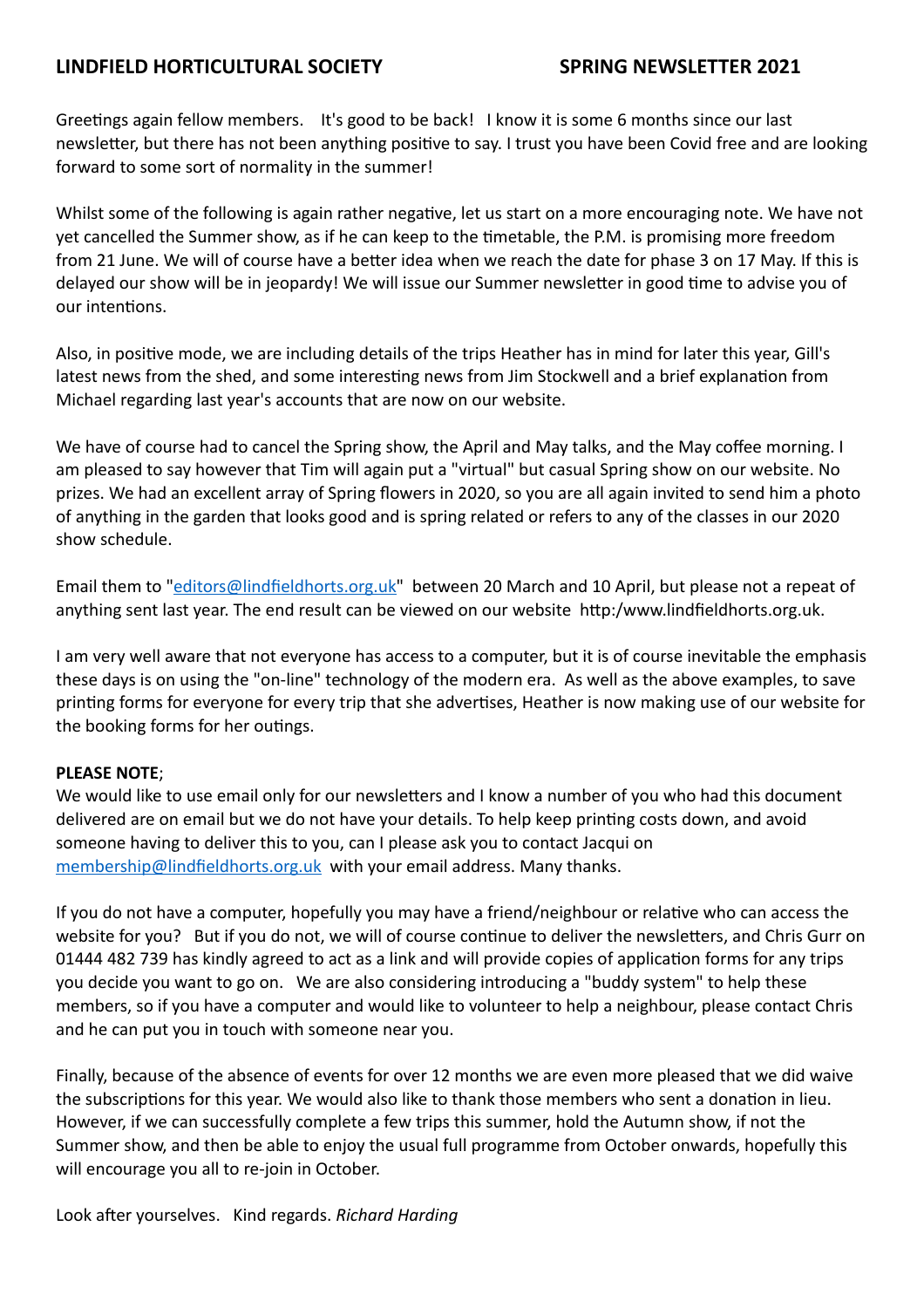# **The Society's Accounts ended 30th September 2020**

The accounts for the year ending last September, really make quite sad reading, although in fact the year really ended in March with the first lockdown. The full accounts are on our website, with a link on the home page at the bottom of the NEWS section on the front page entitled "Accounts for year ended 2020". There were no Shows in the year nor was there a Village Day, with the latter making a considerable difference to our plant sale income. There have been highlights, one of which is the Sundries Centre, where Gill Jones and her team have worked wonders.

Subscriptions were unfortunately down, but the attendances at our meetings from January onwards were low and with no Spring Show, it was to be expected. Although we are not asking for Members to pay their annual subscription for 2020/21, the Society would be most grateful should Members care to make a donation to the Society's funds.

We did manage to run five of the talk meetings but attendance was poor with the takings on the door and the raffle barely covering the cost of the speakers, something that in the longer terms will have to be addressed.

In the year, the Society made a loss of £183 which was not so 'bad'. However, it will not be the same in the current year with no subscription income and possibly two Shows to fund.

Overall, the Society is still in a strong financial position with a worth of £13500 of which £11400 is in Bank Deposits. *Michael Elliott*

# **Sundry Centre Update: COMPOST COMPOST COMPOST!**

The Sundry Centre is open for business for any member that needs gardening supplies. I am pleased to say we have a good stock at present, and this includes a large number of new bags of our excellent compost.

Please Email [SundryCentre@Gmail.com](mailto:SundryCentre@Gmail.com) to place an order or call Gill Jones on 01444 483040 if you don't have access to email or have any questions. We are happy to deliver for a small donation to the Society or you can pick your order up from Meadow Lane if you'd prefer.

Our current plan (subject to change as ever) is to start physical openings of the shed from 17th April. We will keep everyone posted via the website so keep an eye open for updates and proposed opening times. The idea will be to have booked visit times so we keep everyone safe. Before then, we're putting together a price list for 2021. This will be posted on the Website in a couple of weeks. We'd also like to hear from you if you have an ideas or requests.

We're also doing some research on the subject of Compost. Have you found any really excellent, good value compost that you'd be happy to recommend? What's the best and worst you've found? Aside from good quality stuff, alternatively dish the dirt (literally). If you've bought something that wasn't very good let us know. I bought some 'value' bags from a nearby Garden Centre before Christmas that was truly AWFUL. Please share your experience and we can pass this on to your fellow members. *Gill Jones*

# **As an update on the Society's activity during 2020 -**

LHS supported the Lindfield Front Garden Festival which attracted a lot of visitors and raised nearly £2,500 for St Peter and St James Hospice.

LHS volunteers worked with staff at Blackthorns Primary School to renovate an outdoor garden area and plant up pots with bulbs and spring flowering plants.

**Lindfield Open Gardens -** At this stage Sue and l are unsure if or when it will be possible to organise a village garden trail, but we do plan to open our own garden at 47 Denmans Lane for visits, tea and cake and plant sales during the last weekend in May. To comply with Covid regulations numbers will be controlled through selling pre-booked tickets online. *Jim Stockwell*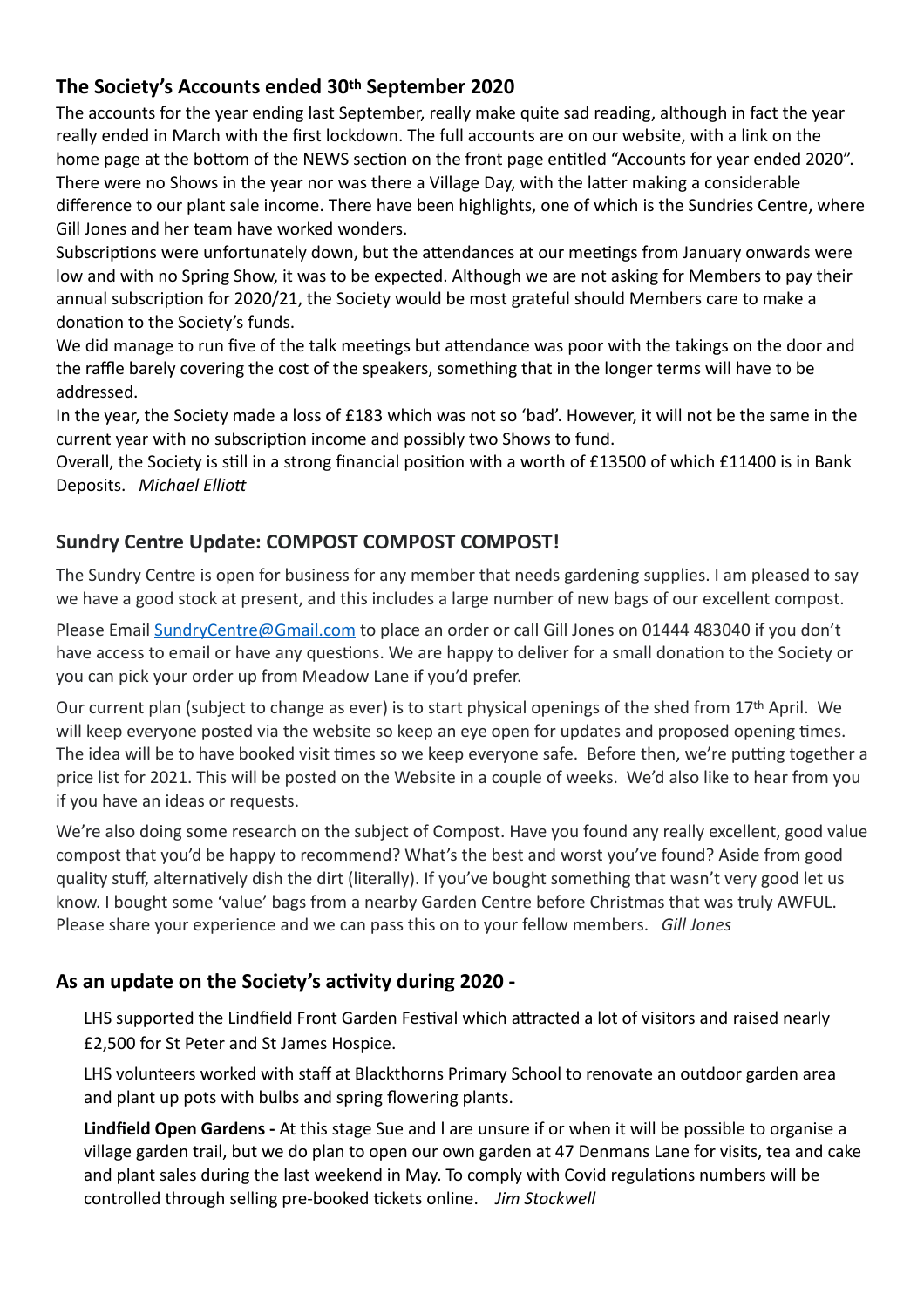## **OUTINGS 2021**

The GOV.UK Roadmap out of Lockdown provides that from 17 May (Stage 3) groups of up to 30 people can meet outdoors and that from 21 June (Stage 4) group travel will be permitted. Of course, the goalposts are moveable, being subject to the required targets on infection levels etc. being met.

Much of the information regarding garden opening and event dates, admission fees and coach operators is as yet unknown and consequently we are unable to bring to you a comprehensive Outings Programme for 2021 with this Newsletter. Due to the constraints, the information on future outings will have to be issued piecemeal via email once we are certain they can go ahead. Keep a look out for an \*\*LHS Outings Update\*\* in your Inbox. A full package of information on every outing will also be placed on the website, where you can also find an 'Outings Status Table' which provides you with a quick and easy reference as to outings releases and ticket availabilities. So, please check every now and then on [www.lindfieldhorts.org.uk](http://www.lindfieldhorts.org.uk) to see what's new, just in case any of our emails go to 'SPAM'. We don't want any of you to miss out!!!!

NB If you have no access to the internet yourself, nor a willing family member/friend who can look online for you, please contact Chris Gurr who will be pleased to assist you.

Currently, we are pleased to be able to say that arrangements have been made to visit two wonderful local gardens in May and June. A maximum group size of 30 people applies and, as usual, applications will be considered on a 'first come first served' basis, so don't forget to secure your place if you would like to come along. You will find the detailed descriptions of these visits within this Newsletter.

For now, the simple programme below tells you what we have in mind for the whole of 2021. In the event that group travel proves not possible, we will look to replace coach trips with self-drive visits to local gardens, which might be a golden opportunity to see more of what is on our own doorstep.

## **ARRANGED OUTINGS:**

| 26th May  | <b>OUTING 21A</b> | <b>HOLFORD MANOR GARDENS (details attached)</b> |
|-----------|-------------------|-------------------------------------------------|
| 15th June | <b>OUTING 21B</b> | <b>TOWN PLACE GARDENS (details attached)</b>    |

# **POTENTIAL FUTURE OUTINGS:**

| JUL     | TITSEY PLACE, Oxted (coach/self-drive)                            |
|---------|-------------------------------------------------------------------|
| AUG     | RHS HYDE HALL FLOWER SHOW, Chelmsford (coach outing)              |
| SEP     | MERRIMENTS, Hurst Green & BRIGHTLING DOWN FARM (coach/self-drive) |
| ОСТ     | RAMSTER GARDENS, Godalming (coach outing)                         |
| NOV/DEC | WADDESDON MANOR CHRISTMAS EVENT, Aylesbury (coach outing)         |

Note: The Savill Garden outing will be reprogrammed for June 2022. By then, Covid should be less of a threat and our vulnerable or more cautious members may feel more comfortable in taking part.

Should *you have any queries, please contact - Heather Hitchcock Outings Organiser, Email [outings.lhs@gmail.com](mailto:outings.lhs@gmail.com), Tel 01444 453202, or Chris Gurr Tel 01444 482739*